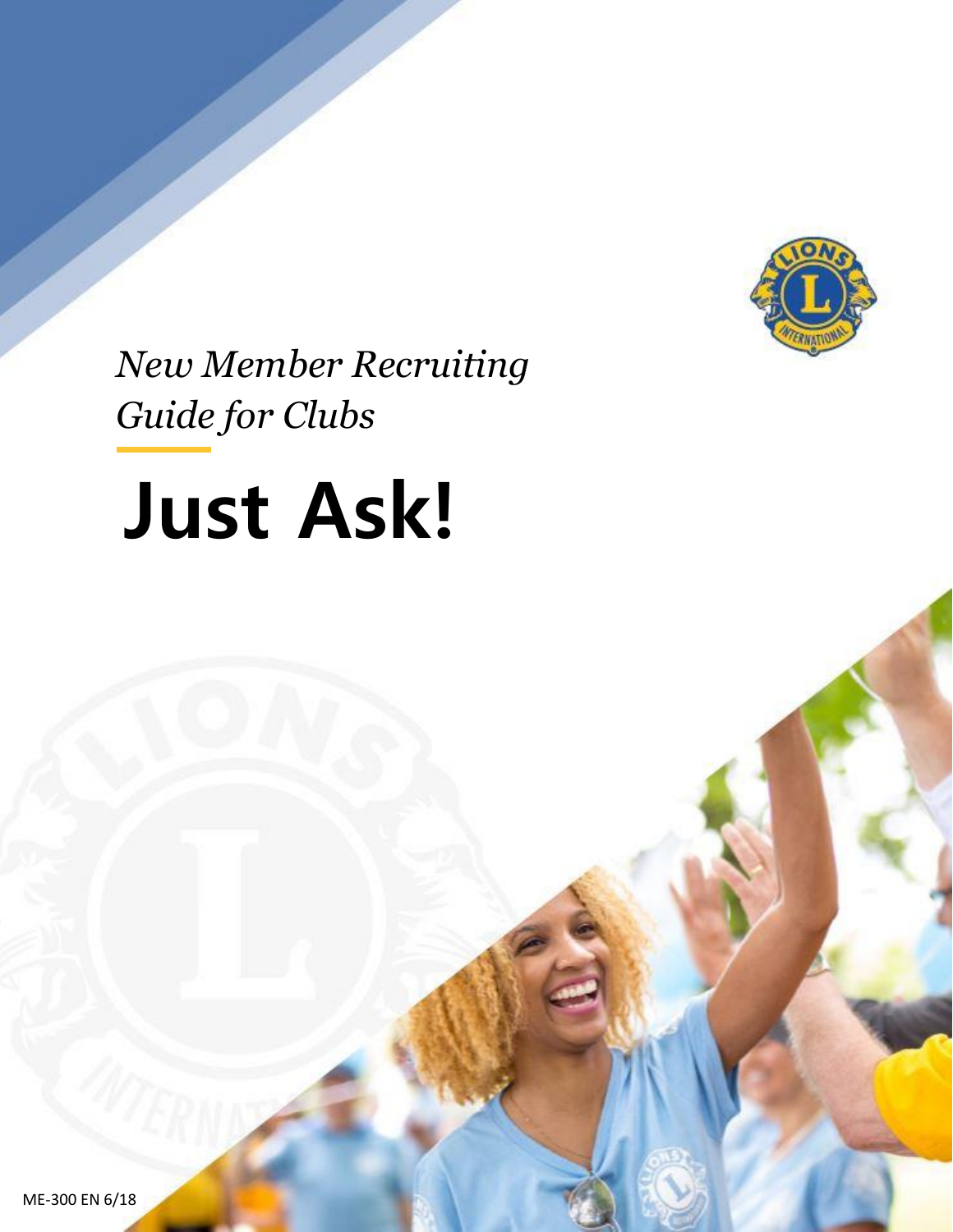# **Introduction**

*Just Ask!* is designed to quide your club through the process of recruiting new members and effectively managing club growth. The strength of your membership and the health of your club will determine your ability to do what all Lions are called to do – serve. So keep in mind that more members mean more service.

Although the concept is simple – just ask community members to join – this guide will help you prepare an effective outreach plan so you are successful when you're ready to ask.

*Just Ask!* will lead your club through a four-step process for recruiting new members:

- 1. Preparing your club
- 2. Creating your club's growth plan
- 3. Implementing your club's growth plan
- 4. Welcoming your new members

# Step 1: Prepare Your Club

#### **Did you know?**

Lions Clubs International (LCI) has many resources available to support your club. Contact the Membership department at [membership@lionsclubs.org](mailto:membership@lionsclubs.org) or go to the LCI website.

Use the results of the *How Are Your Ratings? Survey* and the *Community Needs Assessment* to answer the questions below.

- **Decide what you want your club to be.**
	- o What does your club want to focus on?
	- o What do your members want your club to be?
	- o How do you envision your club next year? Five years from now?
- **Identify what you want your club to accomplish.**
	- o What type of service projects does your club want to conduct?
	- o How often?
	- o Where?
- **Decide what your goals are.** Use the *Recruiting Goals* form in this guide to define your club membership goals. Be sure to consider how new members will fit in with your objectives.
	- o **Why does your club want new members?**
		- Before you begin inviting new members, it is important to identify why. The answer should be clear, tangible and relevant, not simply "for more service." For example: "If we had 3 more members, we could pack 100 more lunches for the homeless each month." When you are recruiting new members, be sure to tell them what the club can accomplish with their help. This will help set clear expectations and will lead towards the satisfaction of those new members.
	- o **Why does your club want new members?**
		- Are they younger members, women, community professionals, parents of Leos, family members or friends? Your club may have more than one target group. Keep in mind that when recruiting new members, it often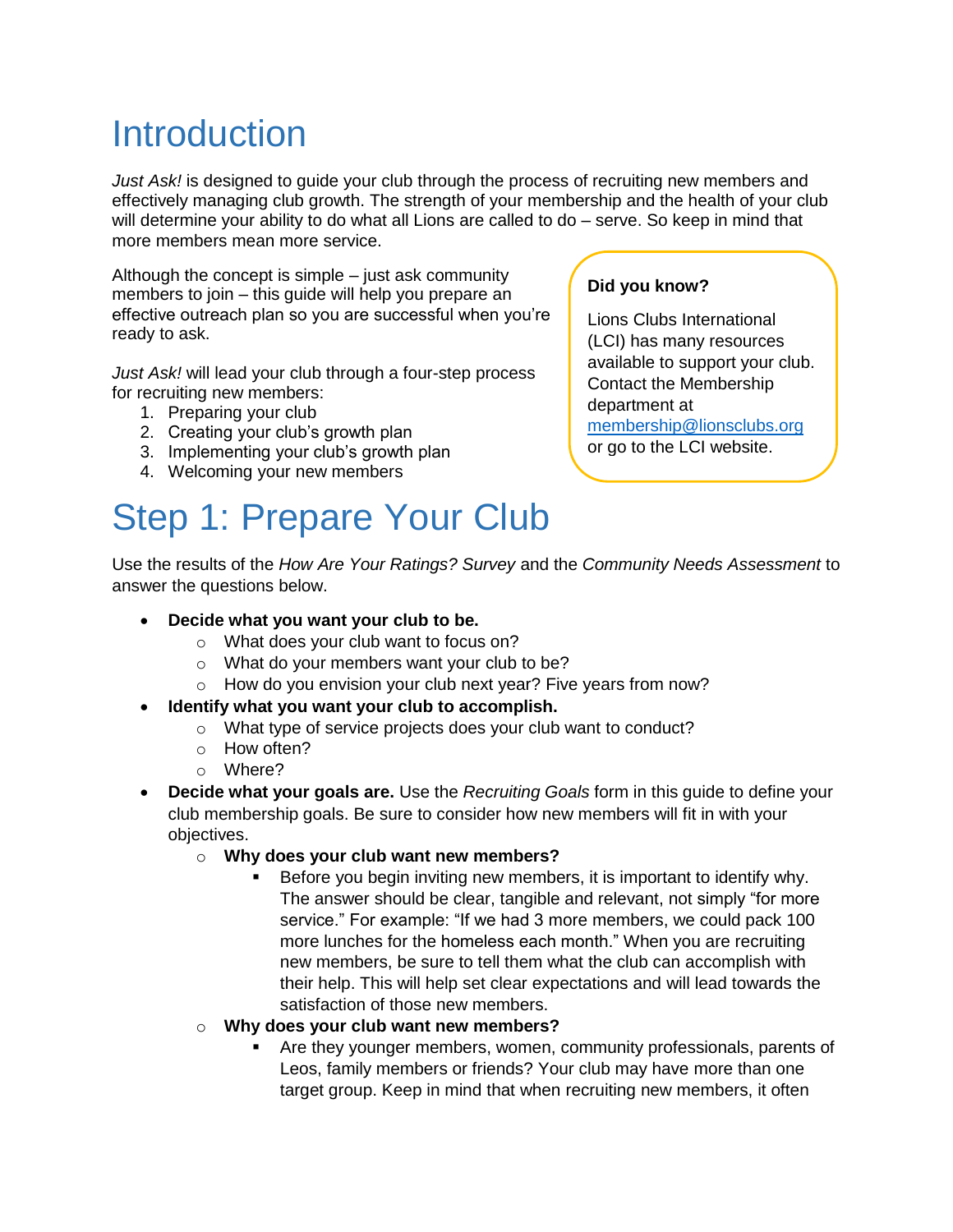#### **Assess your club and your community.**

To align your club activities with the needs of your members and community, consider these valuable options:

 **Give your club members the How Are Your Ratings? survey**. Member feedback can help identify your strengths and weaknesses, and determine what matters most to your members.

This survey also allows you to discover little problems and correct them before they become big ones. Any issues within your club need to be addressed before bringing new members in.

- **Conduct a Community Needs Assessment**. This assessment will help you better identify unmet needs in the community, and determine which club projects and programs are important to the people you serve. Discovering new service opportunities can help you find potential new members and help explain why you need them.
- **Participate in the Club Quality Initiative**: The Club Quality Initiative (CQI) is a fun interactive workshop designed to help clubs align their efforts with the LCI Forward strategic plan. THE CQI will help your club locate tools and resources in order to help it achieve it's full potential through the four quadrants of the strategic plan: Improve Membership Value and Reach New Markets, Pursue Club District and Organizational Excellence, Enhance Service Impact and Focus and Reshape Public Opinion and Improve Visibility.

works best to recruit a group of 2-4 people. Be sure that the target members align with the work that you want to accomplish with your new members.

 **Who will help your club recruit?** Although everyone in your club should be encouraged to help recruit new members, a membership development team should be selected to guide the recruitment effort. Use the *Membership Development Team* form in this guide to organize your team.

Each member has strengths and preferences. Make the most of these by encouraging your members to take on roles in the recruiting process. Important roles include:

 **Organizing** - Some members are planners; they see each step and can prioritize what needs to be done. These Lions should focus on guiding your club's recruiting effort.

- **Promoting** Tech-savvy and creative members can create brochures, issue your press releases, and update your website and social media networks.
- **Reaching Out** These are your Lions that like to talk, especially about your club. Encourage them to promote Lions to your target groups and get them on the phone with prospective new members.

 **Welcoming** - Lions who are trained to conduct new member orientation and coordinate mentoring will ensure your new members feel welcome and quickly settle into your club. LCI provides training for both orientation and mentoring.

# Step 2: Create Your Club's Growth Plan

In this step, you will create your club growth plan. Your Membership Chairperson should take the lead in creating the plan. Include target dates for completion and assign tasks to each goal. The *Club Growth Plan* form included in this guide can serve as a template.

Once your plan has been created, share it with your club members. Assign each task to specific Lions, and follow-up with them as needed to offer assistance and ensure the plan stays on schedule.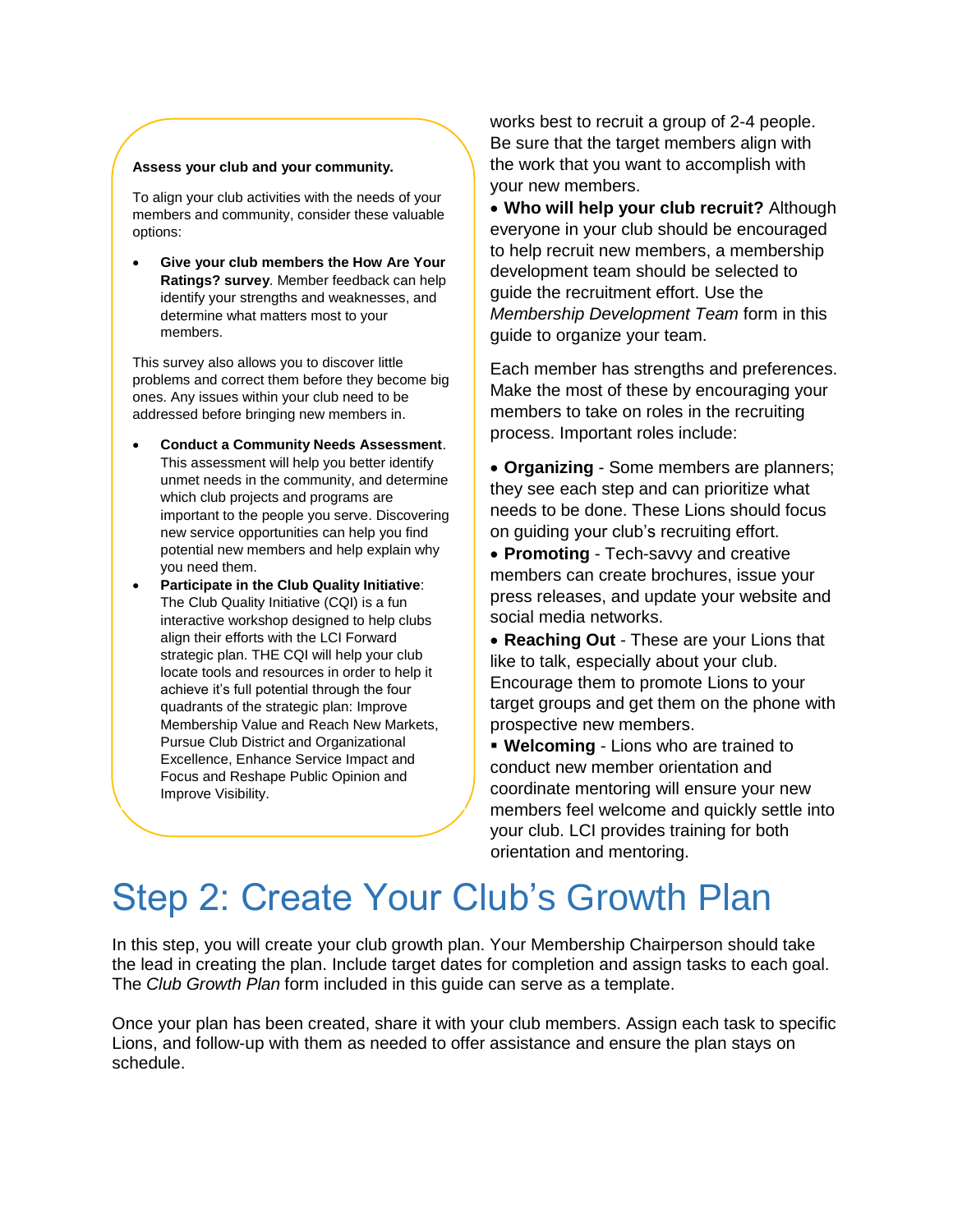To help your club, this guide includes suggestions that have worked for other Lions clubs. Feel free to use some of these suggestions or come up with your own ideas.

#### **Who will we recruit?**

Identify groups associated with your club's target members. For the widest reach, ask all your members to help think of potential sources. Here are some additional tips:

- Consider using lists that have already been compiled. Look at organizations or businesses that share common interests with your Lions club.
- If you conducted a *Community Needs Assessment*, don't forget to ask your contacts to become involved.
- Hold a brainstorming session with your club members. Ask each member to write down the names of three businesses, groups or organizations that focus on the same areas your club does service in.
- Use the *Recruiting Wheel* in the back of this guide to help your members think of people who may be interested in joining the club. Use the Build a Lions Network form in this guide to collect the information. Be sure any list includes either a

When you want to know something about a business or organization, most of the time you look at their website. What will people find on yours?

Use the Club Locator tool on the LCI website to find your club. (If you don't have a link listed, make sure the club secretary has been given permission in MyLCI.) Click on your club's link. What does it look like? Is it informative? Easy to use? Does it represent your club well? Make sure target members find an attractive club website filled with current information, including meeting notices, a calendar of events and service project descriptions with pictures.

physical address or email addresses, depending on your club's method of sending out invitations. Phone numbers are a plus for follow-up purposes.

 Make personal visits to local businesses and offices. Speak with the business owners or managers about their interest in joining, and ask for their permission to speak with their employees about joining.

#### **Where are when will we recruit?**

Decide what recruiting activities best fit your club and community. The promotion Lions should take the lead in this area and prepare the materials to use. Here are some recruiting suggestions:

- Hold an informational meeting. Invite your target members and conduct a short prepared program to let people know what your club does and who they are. Serve light refreshments and be sure Lions are available to talk one-on-one or in small groups.
- Sponsor a community event or set up a booth at a special event. When recruiting at an event, prepare a standard 30 second to two minute speech about your club and its impact in the community for your members to use. If target members are interested in learning more, be sure to gather their contact information so you can follow up, and direct them to your club website or social networking sites so they can learn more. If you have an informational meeting scheduled, provide an invitation containing the location, date and time to those who show interest.
- Invite target members to a service project. Be sure to have Lions available at the project to speak with target members and answer questions, as well as providing service!

Visit the [Lions Learning Center](http://members.lionsclubs.org/EN/resources/leadership-resource-center/lions-learning-center/index.php) on the LCI website to find online communication training courses to support your recruitment efforts.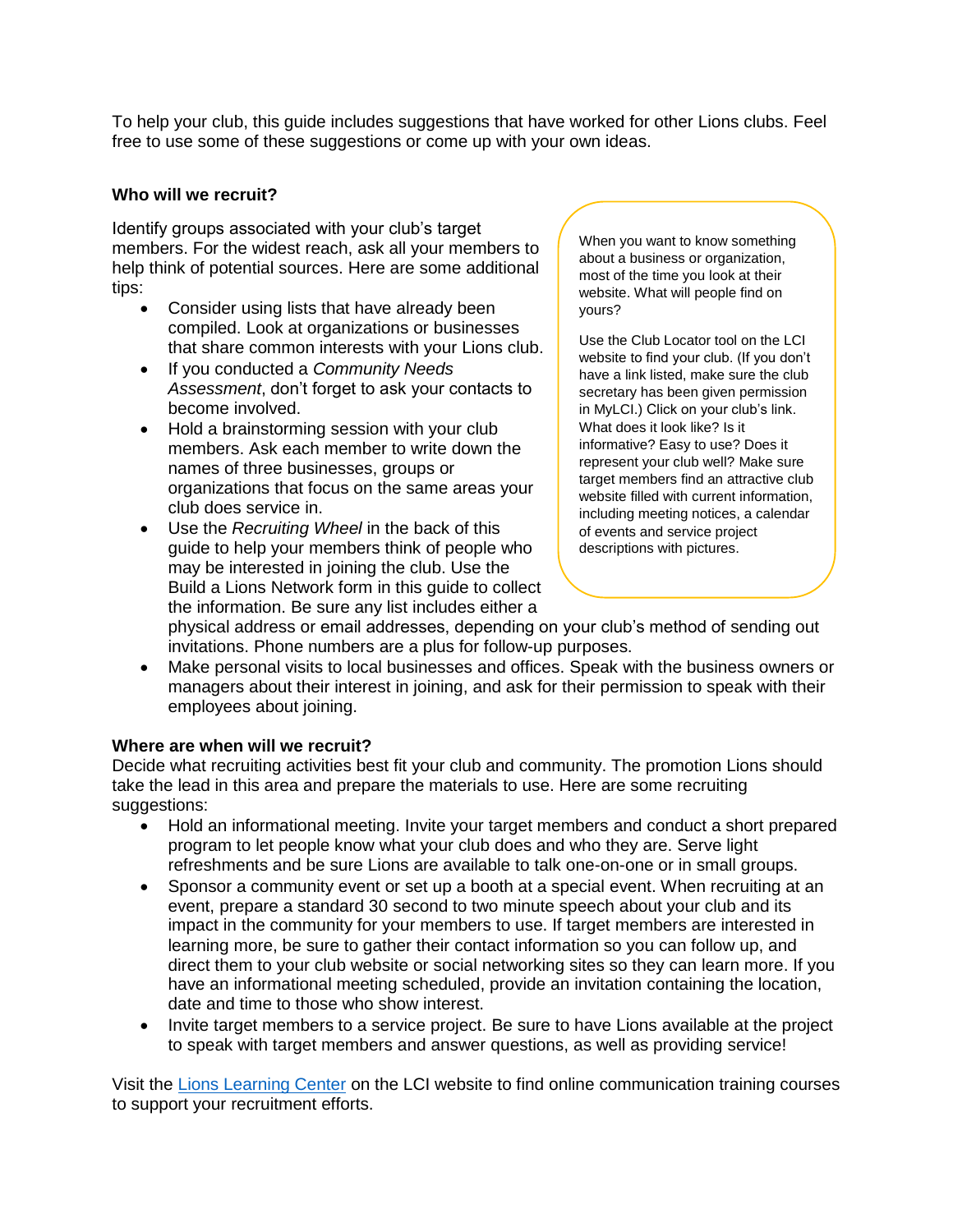#### **What materials will we recruit with?**

Prospective members will want to see information about your club and the association. Before any active recruiting begins, make sure to update your club's website and any social media presence, and have current materials ready.

LCI offers a wide variety of recruiting materials that explain membership and talk about the association. Publications can be downloaded from the LCI website and print materials can be ordered via email by contacting LCI's Membership Department at [membership@lionsclubs.org.](mailto:membership@lionsclubs.org)

The website also offers customizable materials for clubs. You can download the *[Club Brochure](http://www.lionsclubs.org/resources/EN/pdfs/mk20a.pdf)  [Template](http://www.lionsclubs.org/resources/EN/pdfs/mk20a.pdf)* or *[Be a Lion Brochure](http://www.lionsclubs.org/resources/EN/pdfs/pr3_brochure_ltr.pdf)* and use them to create personalized materials for your club.

In addition to printed materials, it is important for your club to have an up-to-date online presence. Before attending an informational meeting or deciding to join, target members will search the Internet for information about your club.

If your club doesn't have a website, use the free [e-Clubhouse](http://members.lionsclubs.org/EN/resources/communicate-your-activities/create-website-eclubhouse.php) tool to create one. The e-Clubhouse provides a preformatted website for even the least Internet savvy. It has a club home page with meeting information, calendar of events, club projects page, photo gallery and contact page. All your club needs to do is add your information. As your club gets more comfortable with e-Clubhouse, you can add more pages. Be sure the informational meeting is listed on your club's calendar!

If your club has any social networking presence, be sure to update those sites regularly and advertise the addresses. Be sure the informational meeting is promoted on these sites too and ask your members to include their club activities on their personal social networking pages.

For other ideas on how to invite new members and promote your club, check out the *[30](http://www.lionsclubs.org/resources/EN/pdfs/mk97.pdf)  [Marketing Ideas](http://www.lionsclubs.org/resources/EN/pdfs/mk97.pdf)* brochure.

#### **How will we promote our informational meeting?**

Informational meetings are intended for Lions and target members to meet and build interest in joining your Lions club.

- Ask each member of your club to bring one non-Lion to an informational meeting. Encourage your members by letting them know that the first person they ask might turn them down, but eventually someone will be interested.
- Use lists of target members to prepare invitations. Send invitations by postal mail or email. Be sure the invitations include your club's website and any social media sites. Make it clear that invitees are welcome to bring others who may be interested.
- If sending the invitation by postal mail, include RSVP information. Consider following-up by telephone if invitees don't reply.
- If sending the invitation by email, consider using a site that allows users to RSVP online. Also consider following-up by telephone if you don't receive replies.
- Consider placing an ad promoting your meeting in a local newspaper or in a newsletter or magazine directed to your target members.

Tips for planning a great informational meeting:

- Hold the meeting at the same time and day your club normally meets.
- Serve light refreshments such as cookies and soft drinks, not a full meal.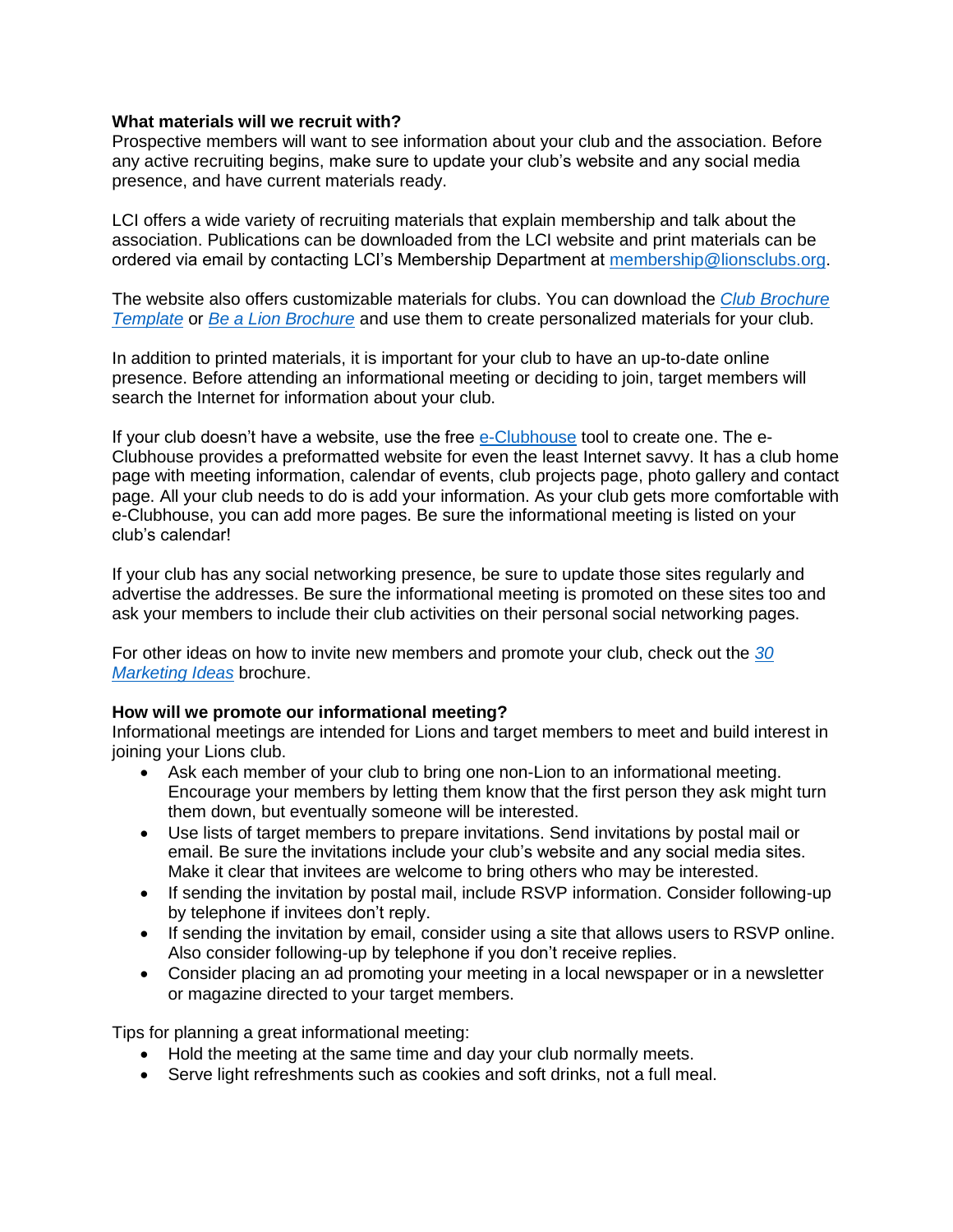- Have a short (one hour or less) prepared program focused on your club's goals. Be sure to give an overview of Lions activities and membership benefits. Emphasize your club and discuss its service, leadership development, networking and family involvement in your presentation.
- Use your program to create the agenda.
- Fully explain the cost of joining your Lions club. Be sure to include international, multiple district, district and club dues and explain what the money pays for.
- Communicate the date, time and place of your regular meetings and let the target members know they are welcome to attend.
- Have members of your club available to speak one-on-one or in small groups while enjoying the refreshments.

# Step 3: Implement Your Club Growth Plan

#### **Reach out to your target members**

The outreach Lions should take the lead on this. When recruiting new members, it is important to ask them what they think is important when it comes to volunteering. Can your club fulfill their wishes and needs? If they are not the right fit for your club, perhaps a neighboring club would be a good fit. If not, consider having your club serve as a parent for a club branch that these new members would be able to work in, or helping them start a new club entirely.

There are many ideas for reaching out to target members. LCI has developed a script for recruiting, which is included in this guide. The script is most effective when it is adapted to your own personality and when you speak from the heart.

- When recruiting, always ask, "Has anyone asked you to join the Lions club?" If the answer is "no," ask them if they are interested in giving back to or serving the community in some way and then talk about your club and its service. If the answer is "yes," find out why they didn't join and see if they are willing to try again or share the name of someone who might be interested.
- If you are making personal visits to local businesses and offices:
	- $\circ$  Do not wait more than 10 minutes. Your time is best spent contacting multiple prospects. Instead, ask if there is a convenient time to meet.
	- $\circ$  If asked what your visit is regarding, simply say that you are recruiting for a Lions club in your community and only need 3-5 minutes of the person's time.
	- $\circ$  Take clues from the offices. You can tell a lot about a person by looking at the décor on the walls of their office. Do they have a family, a hobby, a humanitarian interest? Often awards, pictures and other items in their office can provide such clues.
	- $\circ$  Limit the materials you carry. Only bring invitations to the informational meeting or to a service project. Otherwise, the prospect may ask you to leave information for their review. However, if they are too busy to speak with you, are they likely to read the material? Explain that more materials will be available at the meeting. If you leave information, or if they would like time to consider it, get their contact information and follow up with them, in person preferably.
	- $\circ$  Always be positive. Remember, you are providing the opportunity to change their lives, not selling a product! If prospects do not appear interested, thank them for their time, ask for a referral and move on. An irritated individual will not join and have only negative thoughts of Lions.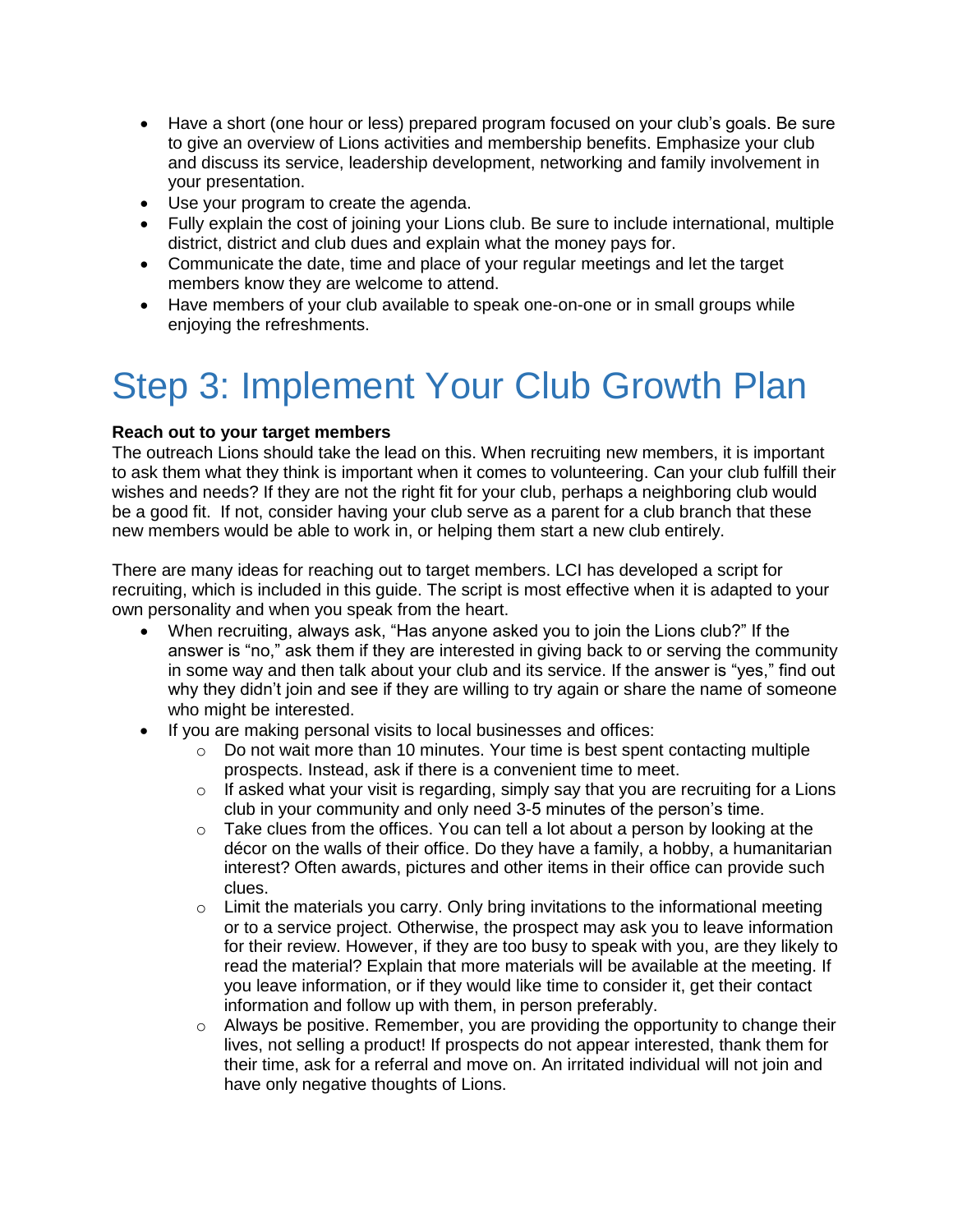#### **Host the informational meeting**

Use the meeting to show your target members what is special about Lions and your Lions club.

Before the meeting:

- Call or email target members who indicated they would attend to remind them of the date, time and location. Remind them they are welcome to invite their friends, family or other community-minded individuals who might be interested in joining.
- Have an agreement from your board members that they are willing to accept the potential new members.

At this meeting:

- Set the room for fewer people than you have invited since a few "no-shows" are common. Have additional chairs available in case more people attend.
- Dress in a professional manner but do not wear a Lions vest or too many pins. Research shows these customs are better introduced as your new members are engaged in service activities. Club customs and traditions should be explained during new member orientation, not at the informational meeting.
- Personally welcome each participant.
- Start the meeting on time. The meeting should not last longer than 60 minutes.
- Follow your agenda as closely as possible.
- Explain to your target members what your club does and why you need them. It is best if you can show pictures or video from service projects. Talk about the outcome of your club's projects and the impact they have had on people's lives.
- Provide accurate estimates of the commitment of time and money to be a member of your club.
- Ask attendees to suggest new projects for your club. Ask them to think about what role they would like to take in these projects.
- Distribute *[Membership Applications](http://www.lionsclubs.org/resources/EN/pdfs/me6b.pdf)*, and if possible, collect them with the entrance fee before the target members leave the meeting.

#### **Follow-up with meeting participants**

Follow-up with any target members that attended the informational meeting but did not fill out a membership application.

Have your outreach Lions coordinate the follow-up. Be sure to assign someone to each name and request an update at the next meeting.

- Contact the participants to thank them for their time. Confirm their interest and invite them to attend your club's next meeting or a service project. Encourage them to give you names of people they know who may be interested in joining the club.
- Make follow-up contact by phone, email or letter within 48 hours of the meeting.

#### **Review your Club Growth Plan**

Regularly review your goals and your schedule to ensure you are on track. Adjust the timeline and goals as necessary.

# Step 4: Welcome New Members

**Conduct a new member induction ceremony**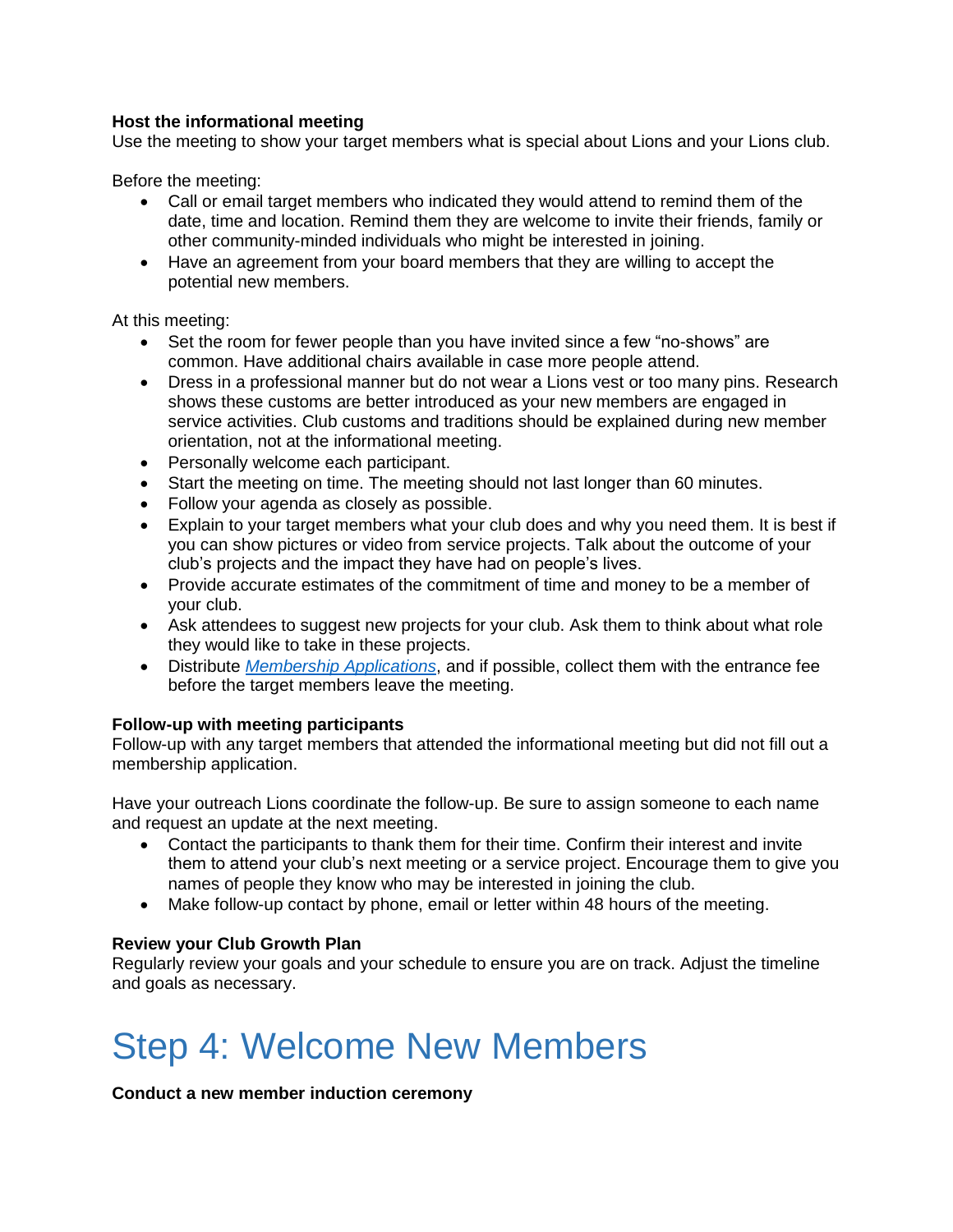An induction ceremony is the symbolic beginning to a member's service as a Lion, and is key to lifelong retention of a member. The welcoming Lions should plan these activities using LCI's *[New Member Induction Ceremonies Guide](http://www.lionsclubs.org/resources/EN/pdfs/me22.pdf)*. Be sure to order a free *[New Member Induction Kit](https://www2.lionsclubs.org/p-1395-centennial-new-member-kit-en.aspx)* from the club supplies shop for each new member.

#### **Offer your new members orientation and mentoring**

It is critical for new members to feel welcome and develop a sense of belonging in their club, so connecting them to other Lions and properly orienting them is important to their success as a Lion and your success as a club.

- [Orientation](http://members.lionsclubs.org/EN/lions/strengthen-membership/member-orientation.php)  The importance of new member orientation cannot be emphasized enough. Orientation provides a foundation for your new members by helping them understand how your club functions, what their roles will be, and what the big picture of their district, multiple district and LCI is. Informed new members are more likely to feel comfortable with your club and become actively involved right away. A properly oriented member is also one who is likely to remain in Lions for years.
- Conduct orientation using the Lions *[New Member Orientation Guide](http://www.lionsclubs.org/resources/EN/pdfs/me13a.pdf)* within the first three months of membership.
- [Mentoring](http://members.lionsclubs.org/EN/lions/strengthen-membership/mentoring-program.php)  The Lions Mentoring Program helps every member achieve the goal of better serving his or her community. It is a program of personal development to help your members realize the potential of their unique skills and knowledge. The mentoring program prepares them for leadership in Lions and in their personal lives, as well. For LCI, this means more hands and better service for the people who need it most.
	- $\circ$  LCI suggests that level one of the Basic Mentoring Program be completed during the same time period as orientation. The *New Member Orientation Guide* closely follows the goals and activities required for completion of level one of the Basic Mentoring Program.

New members should be offered these programs through their sponsors. Sponsors should contact their GLT district coordinator for information about these programs, as well as training.

# What's next? Involve Your New Members

People join Lions to serve. After welcoming your new members, it is important to make sure they become actively involved in your club and your service projects to ensure they have a good experience. If new members feel welcome and engaged, and if they are involved in service, they will stay part of the club for a long time.

Members get involved for a number of reasons:

- To serve their community
- To be involved with a specific service or cause
- To be with friends
- To become a leader in the community
- To be with other family members who are members

How can your club provide these experiences to all of your members?

Members feel involved when you ask for their opinion. The *New Member Questionnaire* in this guide is a good way to learn what your new members expect from your club and what their ideas are for future club projects and activities. LCI recommends using the questionnaire in this guide as a template to create a customized survey for your club. LCI has developed a [Membership Satisfaction Guide](http://www.lionsclubs.org/resources/EN/pdfs/me301.pdf) to assist clubs in providing the best experience they can to their members.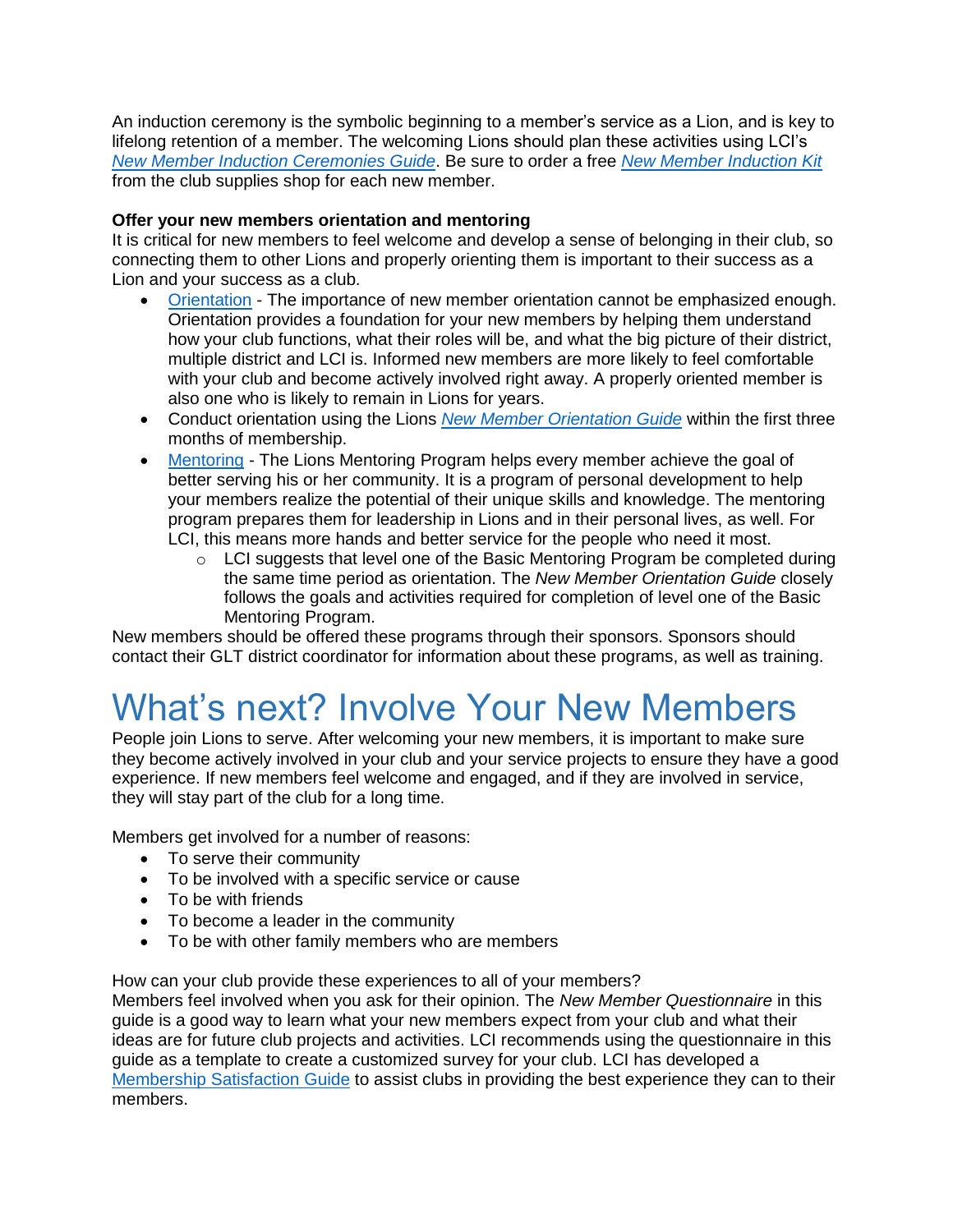### **Recruiting Goals**

| To prepare for new member recruiting, we will: _________________________________ |
|----------------------------------------------------------------------------------|
|                                                                                  |
|                                                                                  |
|                                                                                  |
|                                                                                  |
|                                                                                  |

#### Why do we want new members?

(Example: If we had 5 more members, we could screen 100 more children for vision problems each month.)

#### Who are the new members our club wants? Why?

(Example: We want to invite younger members who are 10 years younger than our current age to revitalize our membership and extend the life of our club.)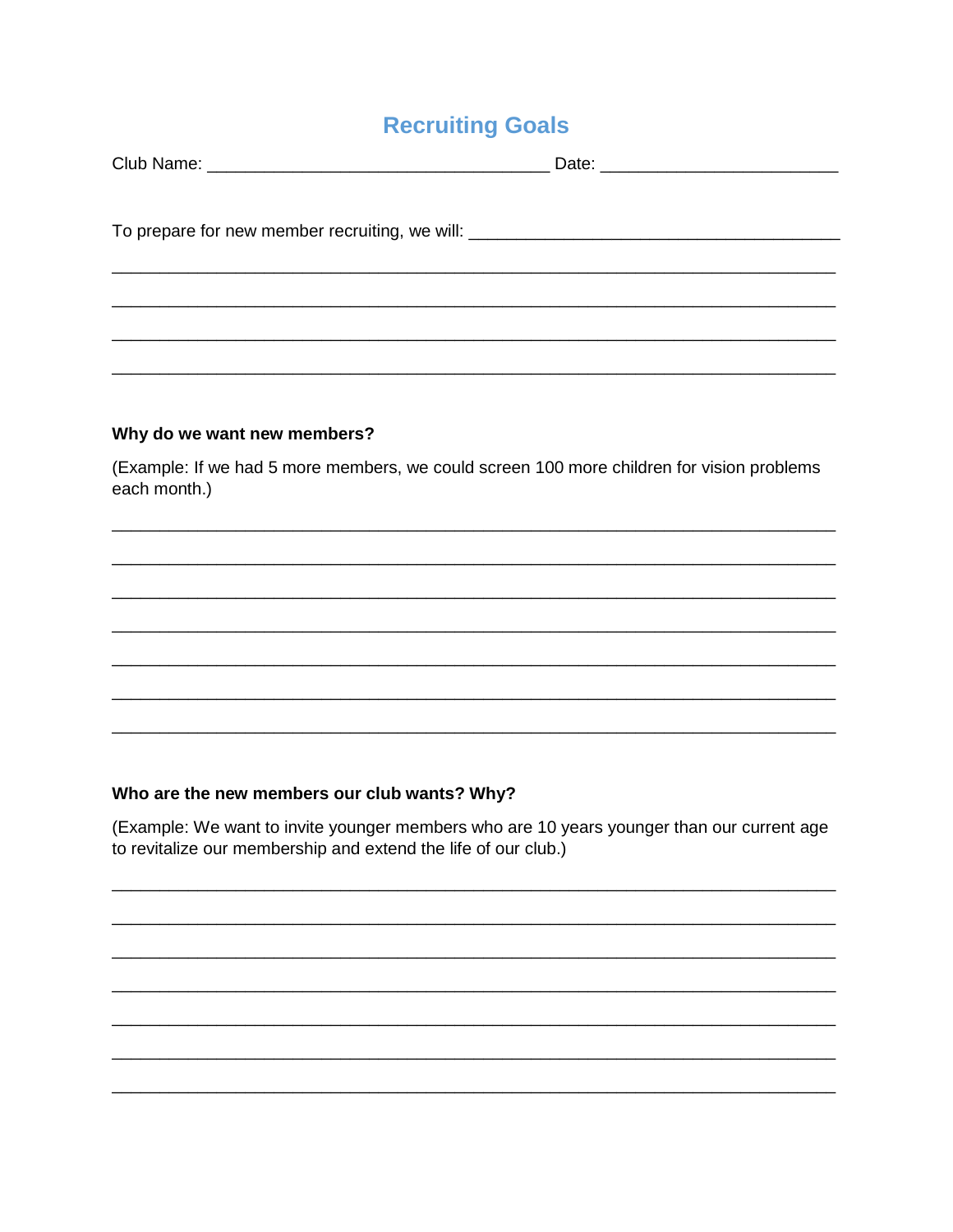## **Membership Development Team**

This team guides your club's recruiting activities and exercises their individual talents to maximize your club's efforts. There are four key roles on this team:

| updating your club's Internet presence         | Promoting: Creating brochures, recruiting materials and press releases; managing photos; and |
|------------------------------------------------|----------------------------------------------------------------------------------------------|
|                                                |                                                                                              |
|                                                |                                                                                              |
|                                                |                                                                                              |
|                                                |                                                                                              |
| out and following up with prospective members. |                                                                                              |
|                                                |                                                                                              |
|                                                |                                                                                              |
|                                                |                                                                                              |
|                                                |                                                                                              |
|                                                | sponsors to offer new member orientation and the Basic Mentoring Program.                    |
|                                                |                                                                                              |
|                                                | Welcoming: Conducting the New Member Induction Ceremony, coordinating with new member        |
|                                                |                                                                                              |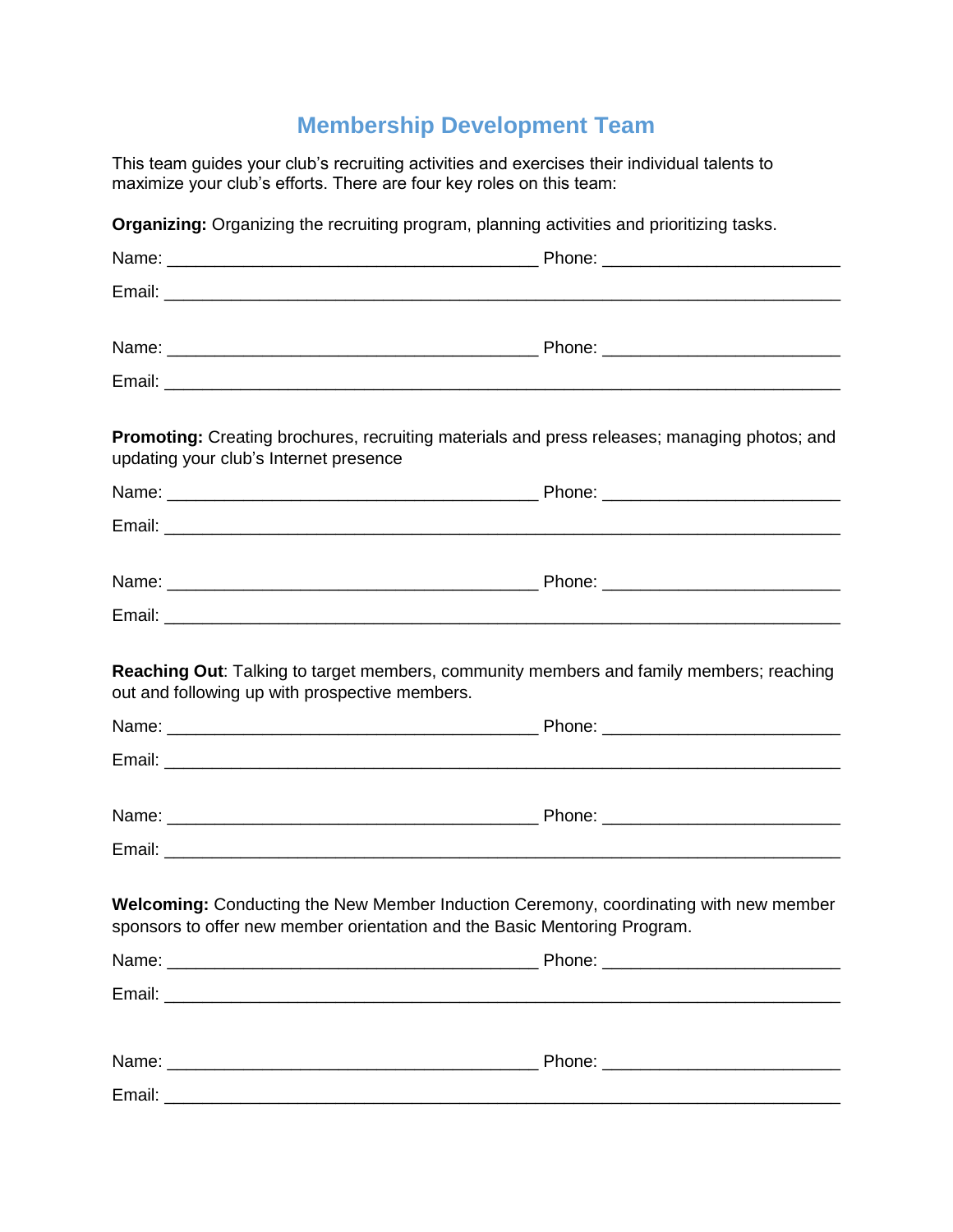### **Club Growth Plan**

| Who will we recruit? (List your club's target members.)                                      |  |  |
|----------------------------------------------------------------------------------------------|--|--|
|                                                                                              |  |  |
|                                                                                              |  |  |
| Where and when will we recruit? (Identify locations and times to help reach target members.) |  |  |
|                                                                                              |  |  |
| What materials will we recruit with? (Consider printed and electronic.)                      |  |  |
|                                                                                              |  |  |
| How will we promote our information meeting?                                                 |  |  |
|                                                                                              |  |  |
| How will we follow up after the meeting?                                                     |  |  |
|                                                                                              |  |  |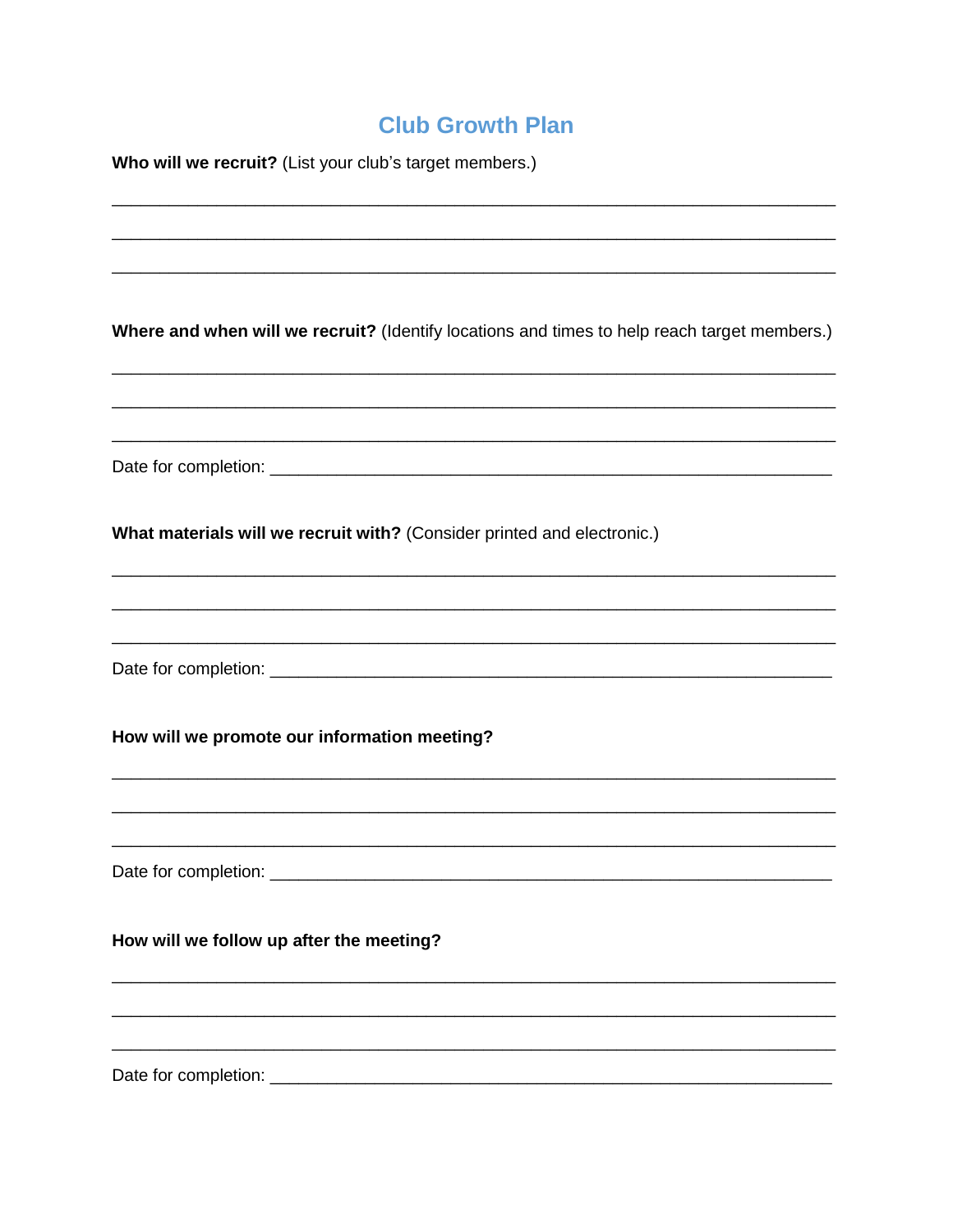### **Recruiting Wheel**

The Recruiting Wheel is an effective method to compile lists of people who could be invited to join your club. Distribute this page at a regular meeting. For each category on the wheel, have an experienced Lion ask: "Who is the one?"

Example: Who is the one relative you feel would like to make a contribution to improve the community? Give your members a brief time to think about their choices, and fill in the *Build a Lions' Network* form as thoroughly as possible.



\* May include but is not limited to elected officials, school principals, police and fire chiefs and hospital administrators.

\*\* May include but is not limited to doctors, accountants, dentists, lawyers and bankers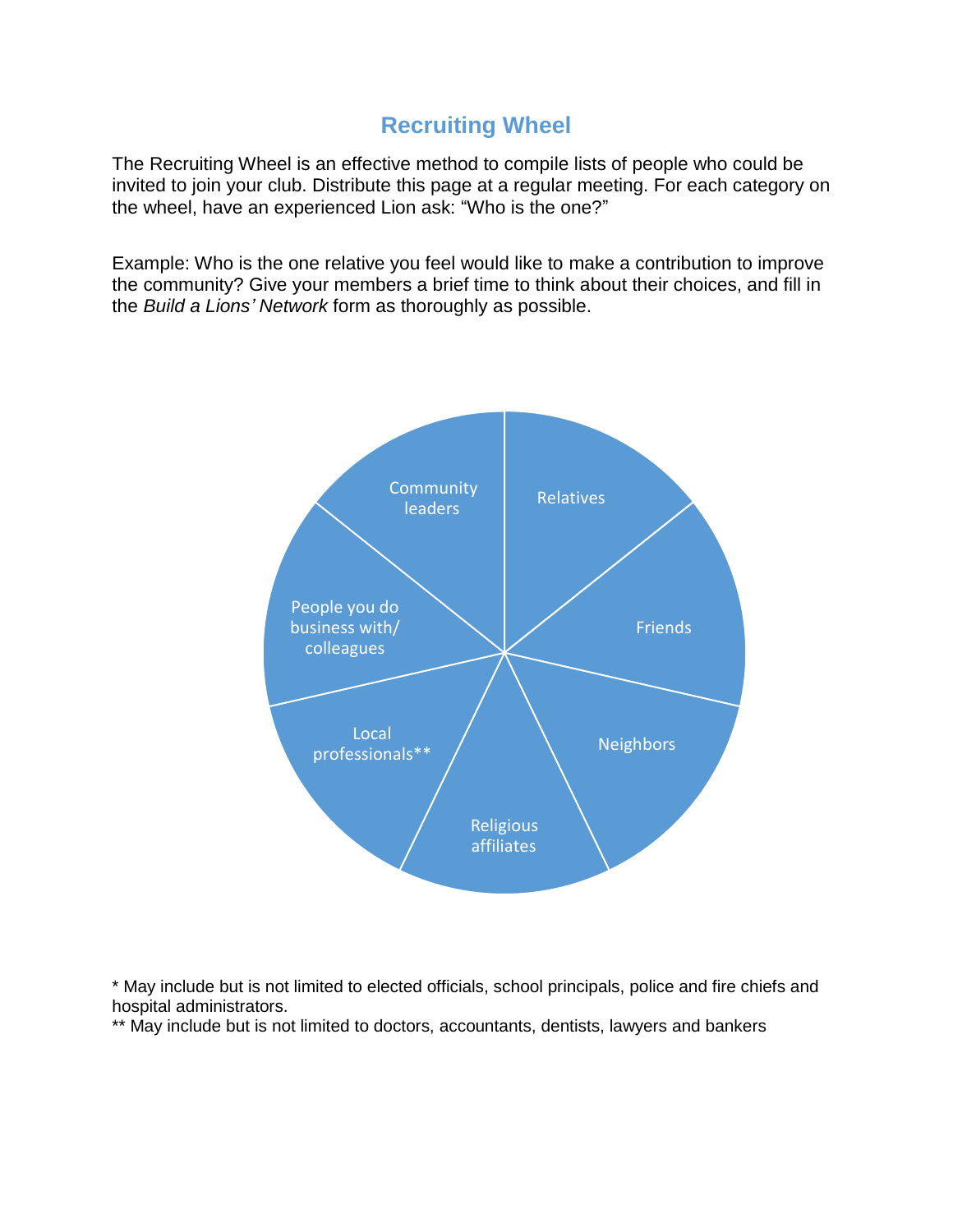### **Build a Lions Network**

Serving as a Lion is an honor. That's why we invite people to make a commitment to our cause.

Research shows that over 40% of Lions joined because a friend was already a member. Do you know anyone interested in joining a Lions club? If you don't know of anyone now, maybe your friends, family or co-workers do.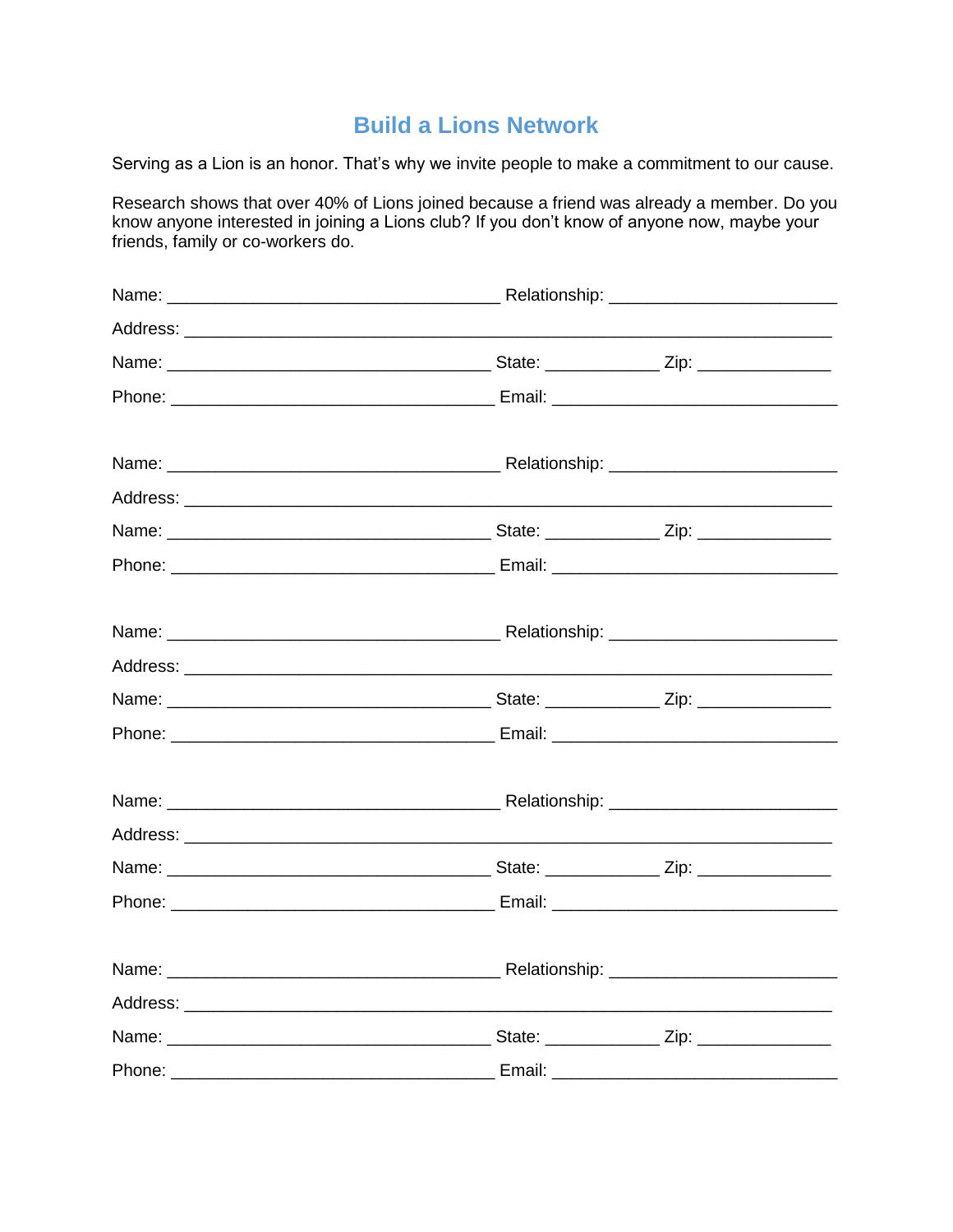### **Script for Recruiting**

The script below is a guide for talking to prospective members. It is most effective when you adapt it to your own personality and when you speak from the heart.

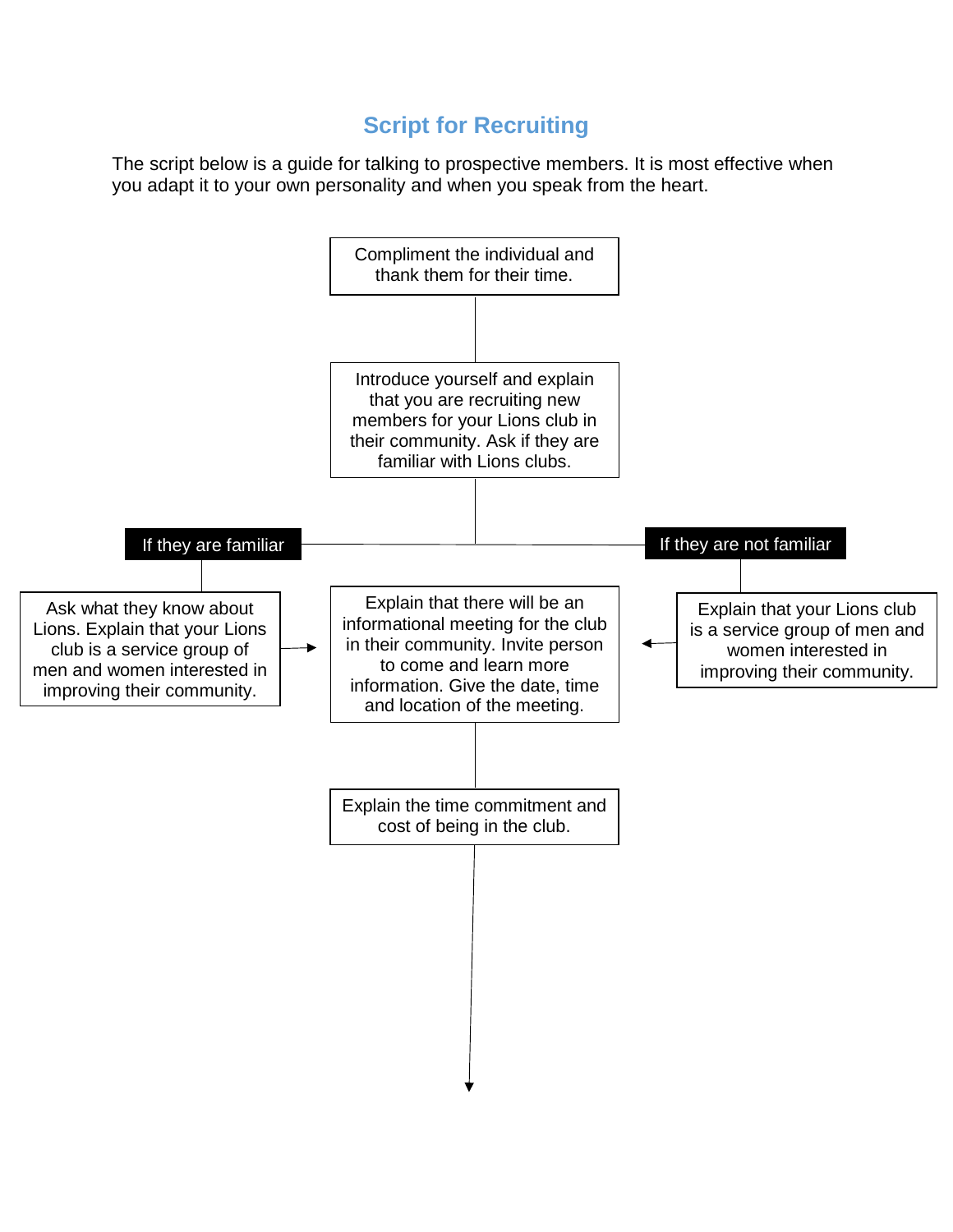

and for joining.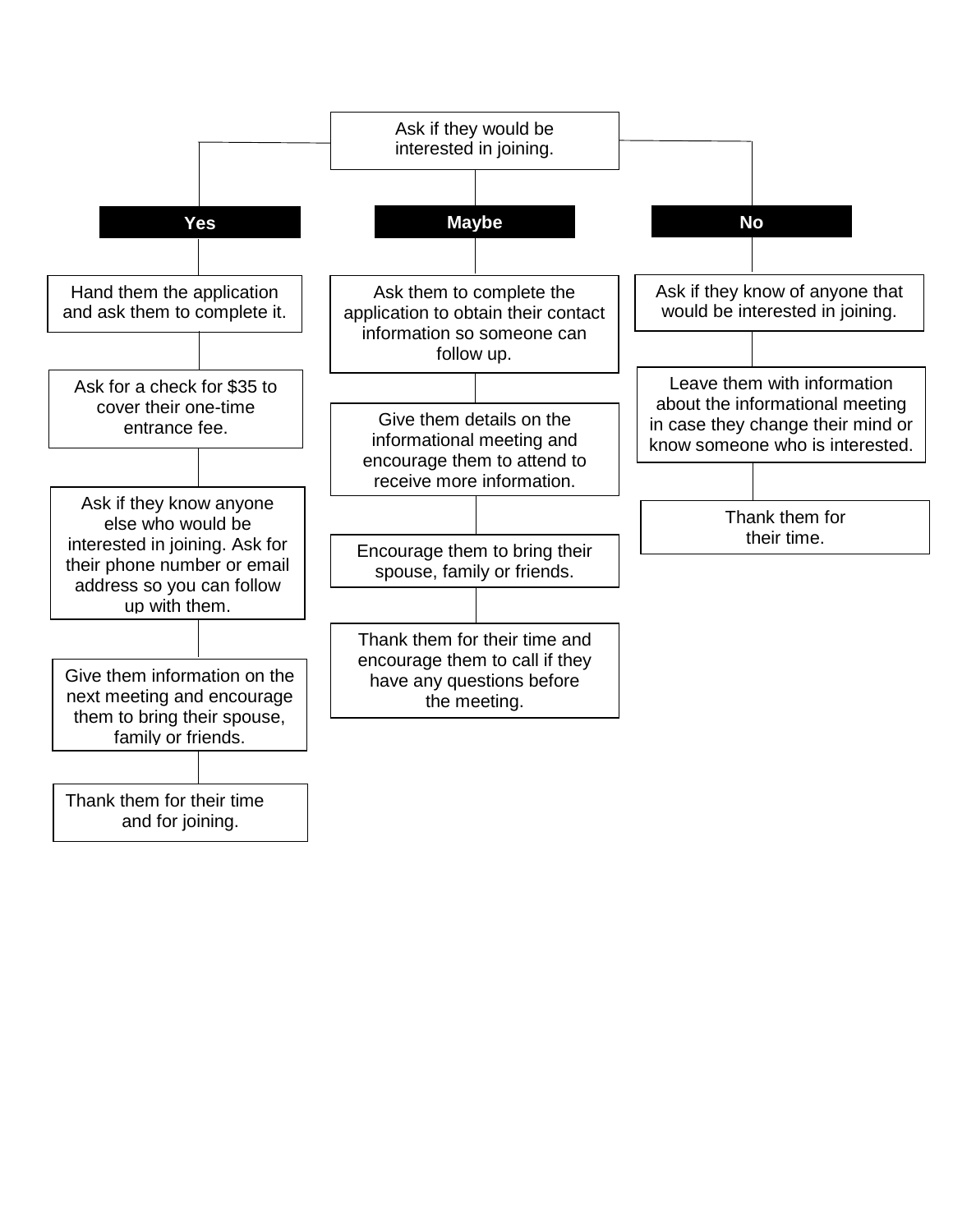### **New Member Questionnaire**

| What personal skills do you have that might be an asset to our club? _______________________________                                                                  |  |
|-----------------------------------------------------------------------------------------------------------------------------------------------------------------------|--|
| What club activities would you like to be involved in? _________________________<br>,我们也不能在这里的,我们也不能在这里的时候,我们也不能在这里的时候,我们也不能不能不能不能不能不能不能不能不能。""我们,我们也不能不能不能不能不能不能不能不  |  |
| ,我们也不能在这里的人,我们也不能在这里的人,我们也不能在这里的人,我们也不能在这里的人,我们也不能在这里的人,我们也不能在这里的人,我们也不能在这里的人,我们也<br>What ideas do you have to improve our club experience? _________________________ |  |
| What ideas do you have for service projects that we are not currently involved in?                                                                                    |  |
| Is there anything else you feel is important? __________________________________                                                                                      |  |